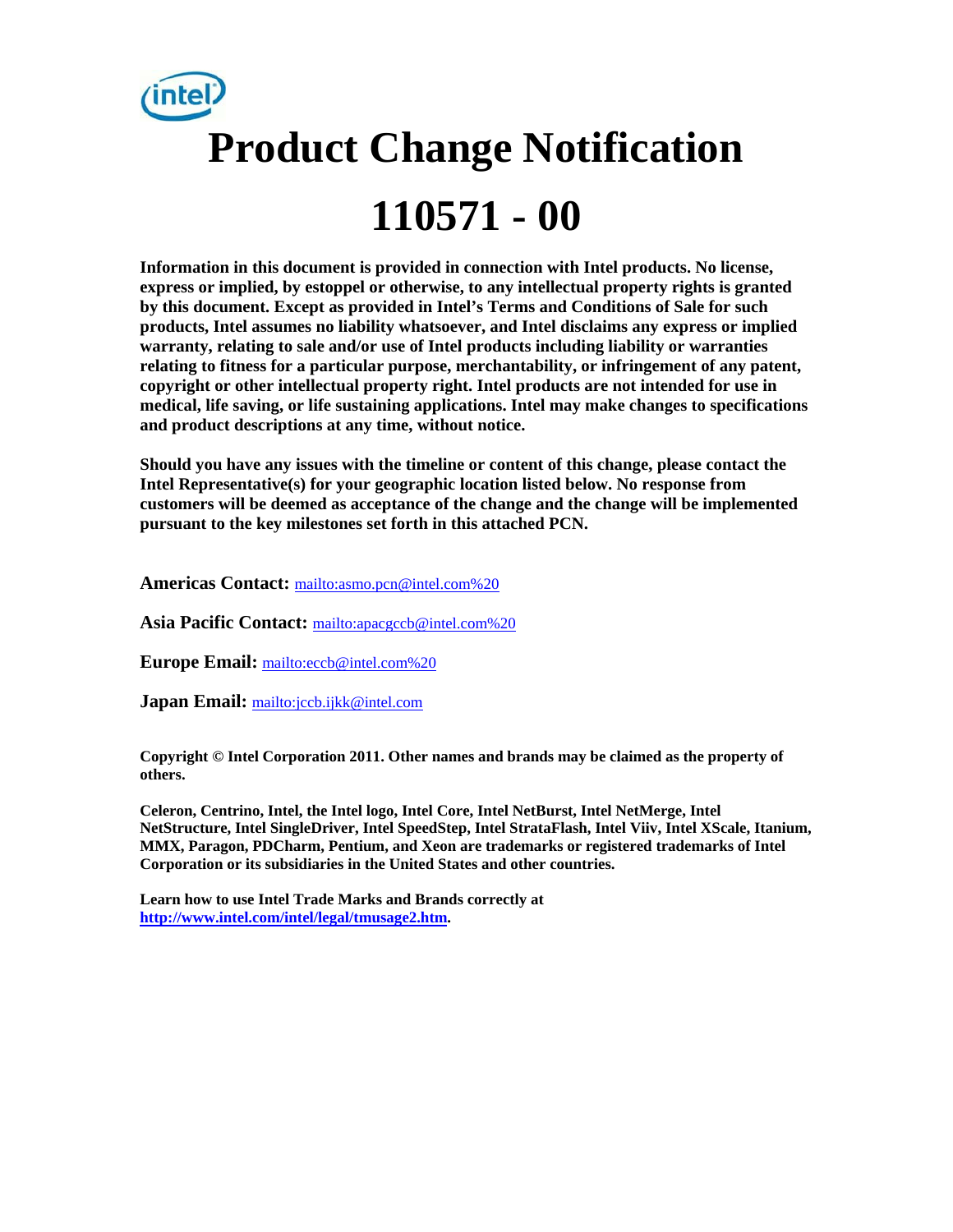# (intel) **Product Change Notification**

| <b>Change Notification #:</b> | $110571 - 00$                                               |
|-------------------------------|-------------------------------------------------------------|
| <b>Change Title:</b>          | <b>Boxed Intel® Desktop Board D510MO, Boxed</b>             |
|                               | Intel® Desktop Board D510MO, 10 Pack,                       |
|                               | Intel <sup>®</sup> Desktop Board D510MO, Intel <sup>®</sup> |
|                               | Desktop Board D510MOV, LVDS, PCN                            |
|                               | 110571-00, Product Material, Added alternate                |
|                               | part for SPI Flash and Updated the BIOS                     |
| <b>Date of Publication:</b>   | <b>April 01, 2011</b>                                       |

### **Key Characteristics of the Change:**

Product Material

#### **Forecasted Key Milestones:**

| Date Customer Must be Ready to Receive Post-Conversion Material: | Apr 22, 2011 |
|------------------------------------------------------------------|--------------|
|------------------------------------------------------------------|--------------|

#### **Description of Change to the Customer:**

Intel has implemented the following changes:

- 1. Added an alternate part for the Serial Peripheral Interface (SPI) flash, Winbond W25Q80BVSSIG.
- 2. Updated BIOS to version MOPNV10N.86A.0516 to support alternate SPI flash part. To access the release notes or get a copy of the BIOS for evaluation, go to http://downloadcenter.intel.com.

#### **Customer Impact of Change and Recommended Action:**

It is recommended that customers perform a thorough evaluation of the BIOS change to ensure a smooth transition. New board revisions cannot be downgraded to an older BIOS version. All changes have been thoroughly evaluated to ensure that there are no quality or reliability implications to our customers. Intel validation of a new board revision does not include testing with older versions of BIOS. These changes are not expected to cause a change to the Microsoft Windows\* operating system's software driver stack

| <b>Product Code</b> | MMH    | <b>Pre Change AA</b> | <b>Post Change AA</b> |
|---------------------|--------|----------------------|-----------------------|
| BOXD510MO           | 903640 | E76523-404           | E76523-405            |
| BLKD510MO           | 903641 | E76523-404           | E76523-405            |
| LAD510MO            | 903642 | E76525-404           | E76525-405            |
| LAD510MOV           | 903643 | E67982-404           | E67982-405            |

#### **Products Affected / Intel Ordering Codes:**